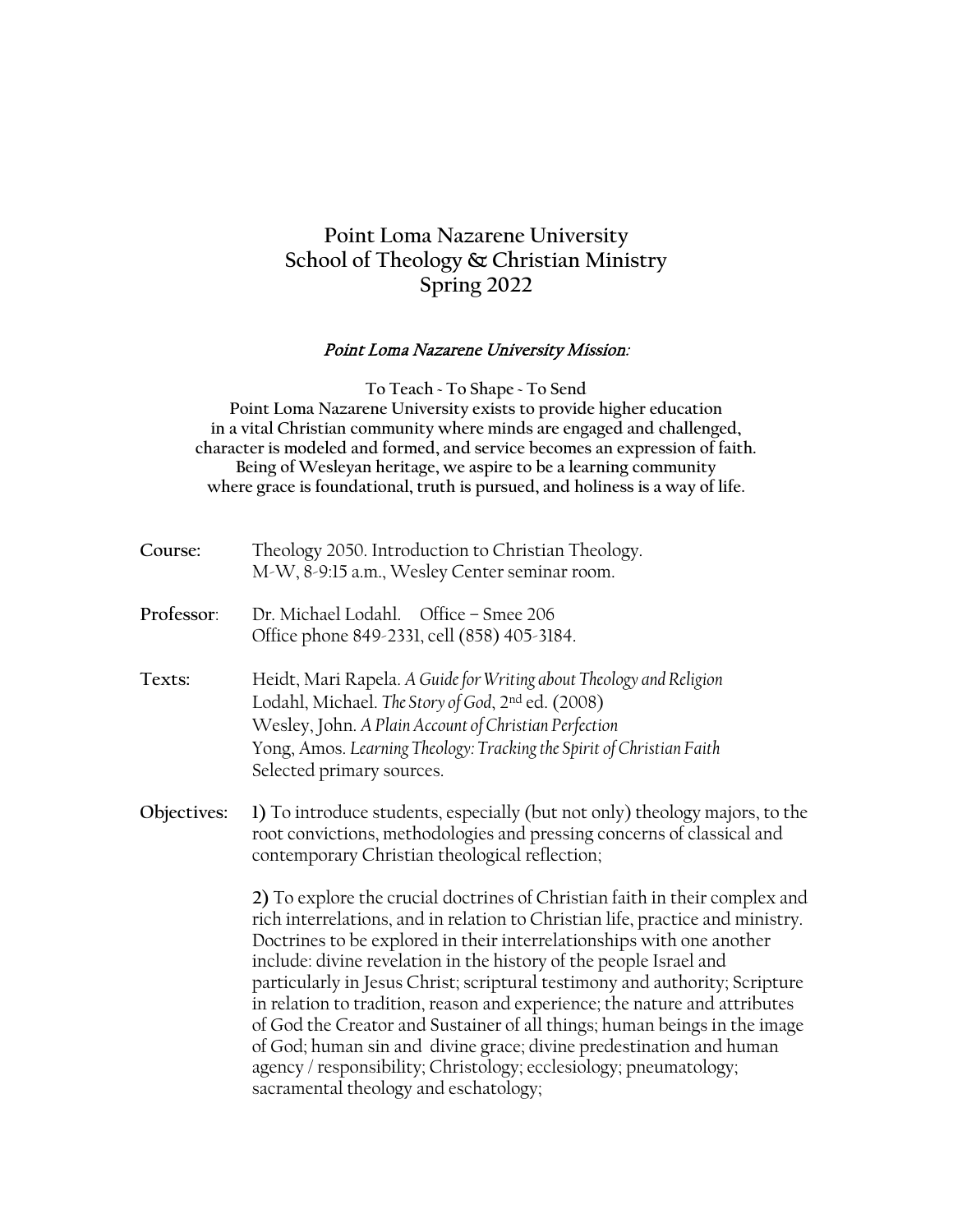**3)** To develop an understanding and appreciation for the distinctive emphases and contributions of the Wesleyan-Arminian theological tradition, particularly in regard to the doctrine of entire sanctification; and

4**)** To become more effective communicators of theological ideas through reading and writing good theological prose.

#### **Course Learning Outcomes:**

Students will be able to

- **1)** explain the importance of theological reflection for the life and ministry of the Christian church;
- **2)** distinguish among the various sub-disciplines of theology and their corresponding emphases and rationales;
- **3)** describe the deep interconnections among the doctrines of Christian faith – especially God, creation, Christology, humanity, and sin; and
- **4)** appreciate the rich historical heritage of theological reflection, especially as received and enriched by the Wesleyan theological tradition;
- **5)** demonstrate growth and improvement in writing skills pertinent to academic theological studies.

#### **Course Requirements:**

- 1) Faithful attendance to class (or Zoom sessions) and reading of assigned materials. Typically, each class session will be 'worth' 10 attendance / participation points, though that may vary depending upon quizzes. You will be held responsible for the assigned reading each day you step into the classroom. On many if not all days, a brief quiz or other form of accountability will be administered that addresses main points in the reading for the day. *It is your responsibility to stay current in the reading.*(CLOs 1-4)
- *2)* Close attention to Mari Rapela Heidt's *A Guide for Writing about Theology and Religion*. You will be held accountable for reading and internalizing Heidt's very helpful book by sending to your professor, via e-mail attachment, a reading report for each chapter as specified in this syllabus's Course Calendar. In that report, you will inform the professor regarding the number of pages you read carefully, and then will list a minimum of three important points or suggestions you learned from the specified chapter. (CLO 5)
- 3) Spiritual autobiography paper, 5-6 pages in length, that introduces your life, significant experiences, sense of calling, particular interests, etc., to your professor. I invite and encourage you to be yourself in this paper. I hope you will feel free also to mention or discuss any theological / spiritual issue or question that is troubling you. This paper is for the purposes of my getting to know you better – and also to give you an early indication of possible opportunities for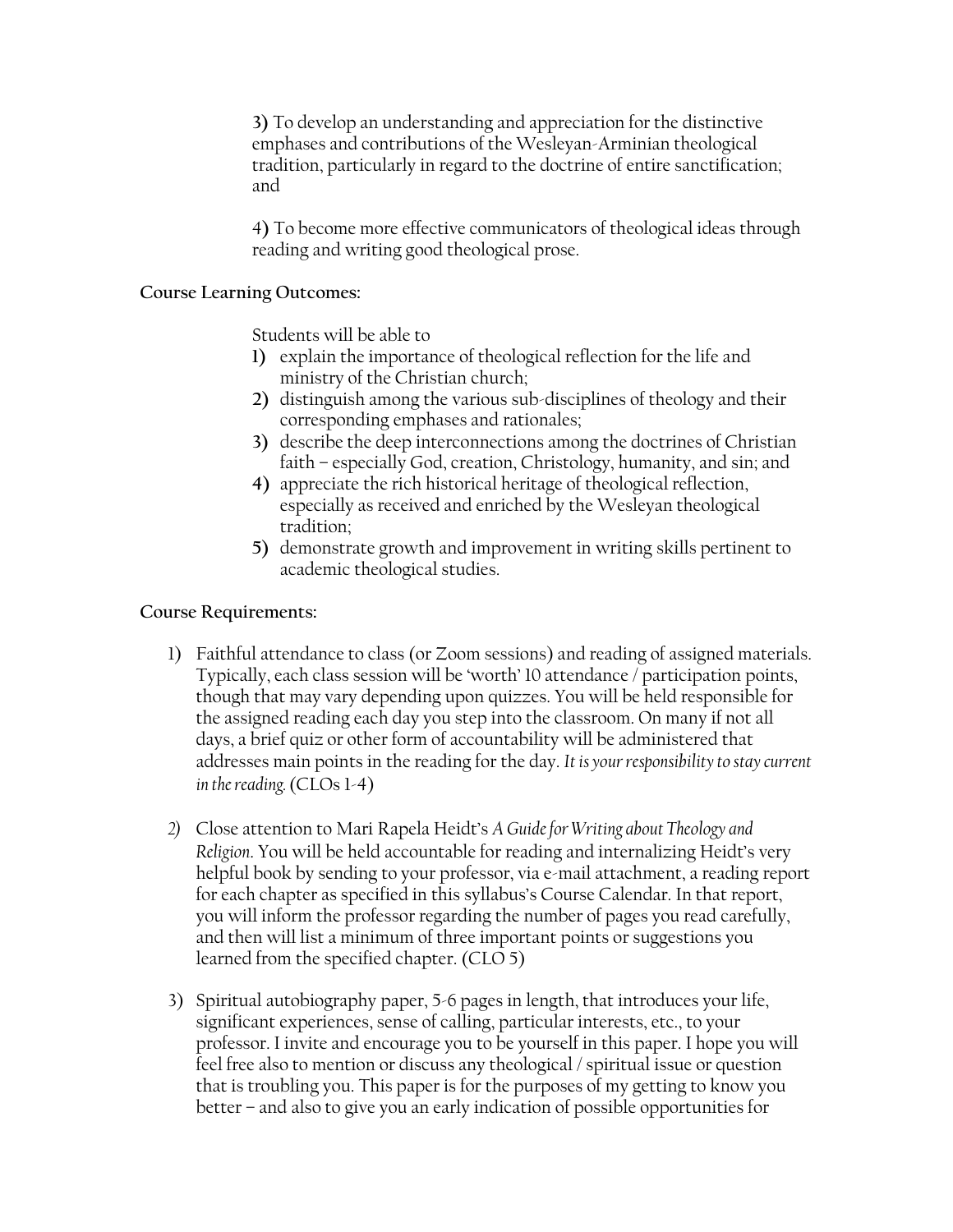improvement in your writing. **This paper is due no later than midnight, January 29.** (CLO 1)

- 4) A reflection paper, 5-6 pages in length, on the interrelationship between the doctrine of God the Creator and the doctrines implied in theological anthropology. This paper will incorporate Scripture, class lectures and discussions, as well as the relevant reading from assigned texts. (CLOs 2, 3, 5) **This paper is due no later than midnight, February 19.**
- 5) Research term paper, 9-10 pages (not counting the *title page*, which is required, with a suitable and at least minimally creative title), with a minimum of 12 bibliographical resources (books and journal articles) and 300 pages of reading. This paper will address a particular doctrine, theologian, or theological controversy that is relevant to the subject material of the present course. All term paper topics are to receive approval from the professor and papers should be written (and will be evaluated) on the basis of Heidt's excellent instructions. **This paper is due no later than midnight, April 30.** (CLOs 3, 4, 5)
- 6) Two examinations as scheduled in Course Calendar. The second exam is the final examination and will be comprehensive. (CLOs 1-3)

# **Course Grade:**

Your grade will be calculated on the basis of attendance / participation, including quizzes and responses to Heidt's book (20%); spiritual autobiography paper (10%); paper on the doctrines of God and humanity (theological anthropology) (14%); research term paper (22%); midterm examination (16%); and final exam (18%).

#### **On Attendance**

Each class day attendance is worth 10 quiz points; quizzes will vary in point total, roughly anywhere between another 5 and 15 points on any given day. Extra-credit points are added to the attendance / participation / quizzes category.

# **On Punctuality**

On any writing assignment, if it is handed in during the day past the midnight due date, said paper will receive a 10% drop in grade; in the second day past the midnight due date, paper will receive a 25% drop in grade; in the third day, it will receive a 50% drop in grade; beyond that, paper will receive a zero score. Please be attentive to these ground rules so that there is no confusion on the matter.

# **On Writing:**

I cannot emphasize enough that grammar, spelling and punctuation all play a *highly*  critical role in my evaluation of all your papers – and that you are *strongly encouraged* to solicit the benefits of at least one competent proofreader for your assigned papers.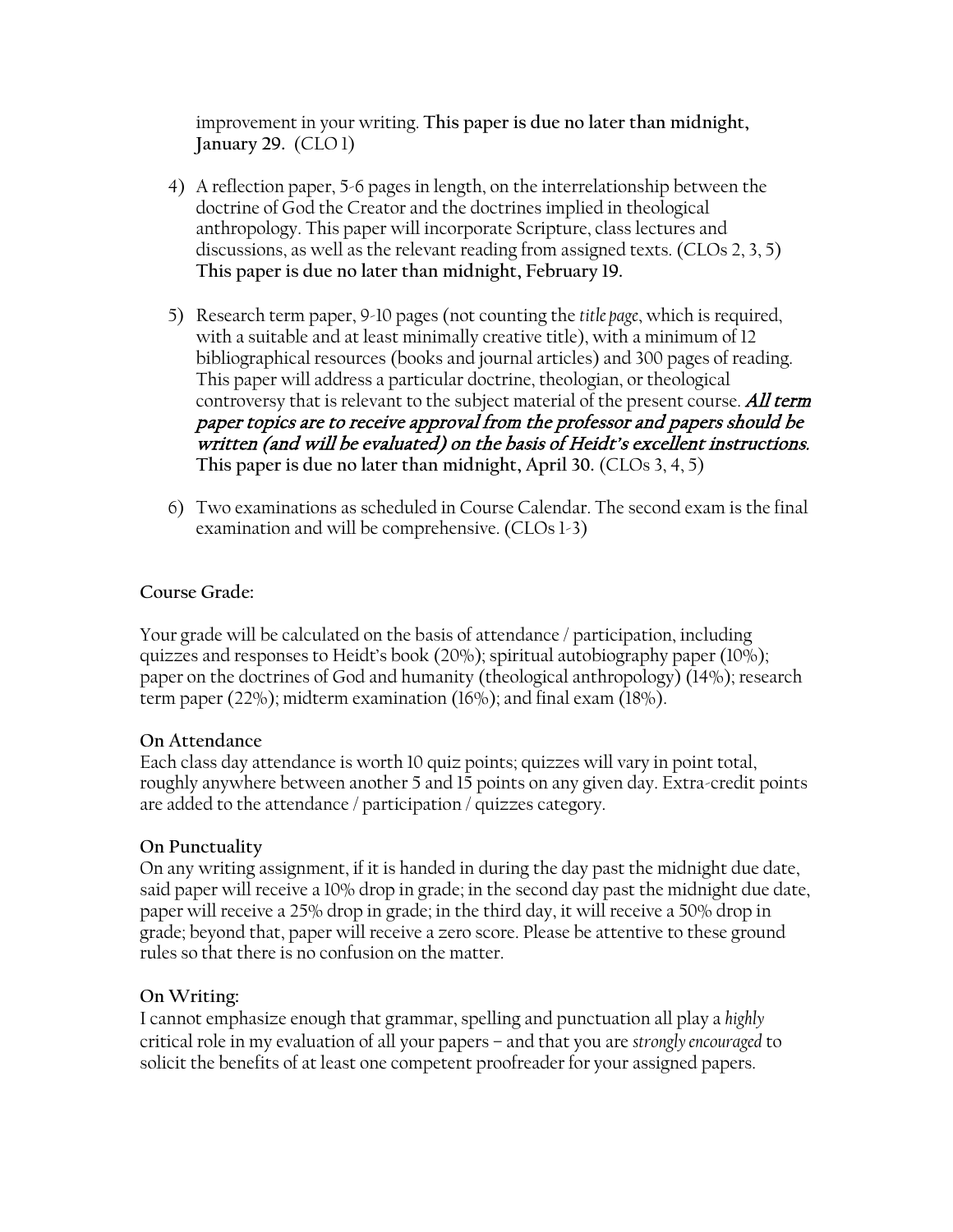Additionally, the School of Theology and Christian Ministry at PLNU is committed to the equality of women and men, including in the exercise of the gifts and graces of ministry in local church congregations. Recognizing that people have often used language in ways that imply the exclusion or inferiority of women and other often marginalized people, the SOTCM strongly urges students, faculty and staff to avoid sexist and racist language in public discourse, in classroom discussions and in written work.

### **Other Matters:**

# **PLNU Copyright Policy:**

Point Loma Nazarene University, as a non-profit educational institution, is entitled by law to use materials protected by the US Copyright Act for classroom education. Any use of those materials outside the class may violate the law.

### **PLNU Academic Honesty Policy:**

Students should demonstrate academic honesty by doing original work and by giving appropriate credit to the ideas of others. Academic *dis*honesty is the act of presenting information, ideas, or concepts as one's own when in reality they are the results of another person's efforts. A faculty member who believes a situation involving academic dishonesty has been detected may assign a failing grade for that assignment or examination, or, depending on the seriousness of the offense, for the course. Faculty should follow and students may appeal using the procedure in the university Catalog. See [Academic Policies](http://catalog.pointloma.edu/content.php?catoid=18&navoid=1278) for definitions of kinds of academic dishonesty and for further policy information.

# **PLNU Academic Accommodations Policy:**

If you have a diagnosed disability, please contact PLNU's Disability Resource Center (DRC) within the first two weeks of class to demonstrate need and to register for accommodation by phone at 619-849-2486 or by e-mail at [DRC@pointloma.edu.](mailto:DRC@pointloma.edu) See [Disability Resource Center](http://www.pointloma.edu/experience/offices/administrative-offices/academic-advising-office/disability-resource-center) for additional information.

#### **PLNU Attendance and Participation Policy:**

Regular and punctual attendance at all classes is considered essential to optimum academic achievement. If the student is absent from more than 10 percent of class meetings (please note that in summer school, this means two days' worth of classes!), the faculty member can file a written report which may result in de-enrollment. If the absences exceed 20 percent (our four day's worth of classes), the student may be deenrolled without notice until the university drop date or, after that date, receive the appropriate grade for their work and participation. See [Academic Policies](http://catalog.pointloma.edu/content.php?catoid=18&navoid=1278) in the Undergraduate Academic Catalog.

#### **Semester Academic Work Policy:**

Please note that when the semester ends, so do all opportunities to work to improve your grade. No last-minute or after-the-fact appeals for extra credit will be even briefly considered.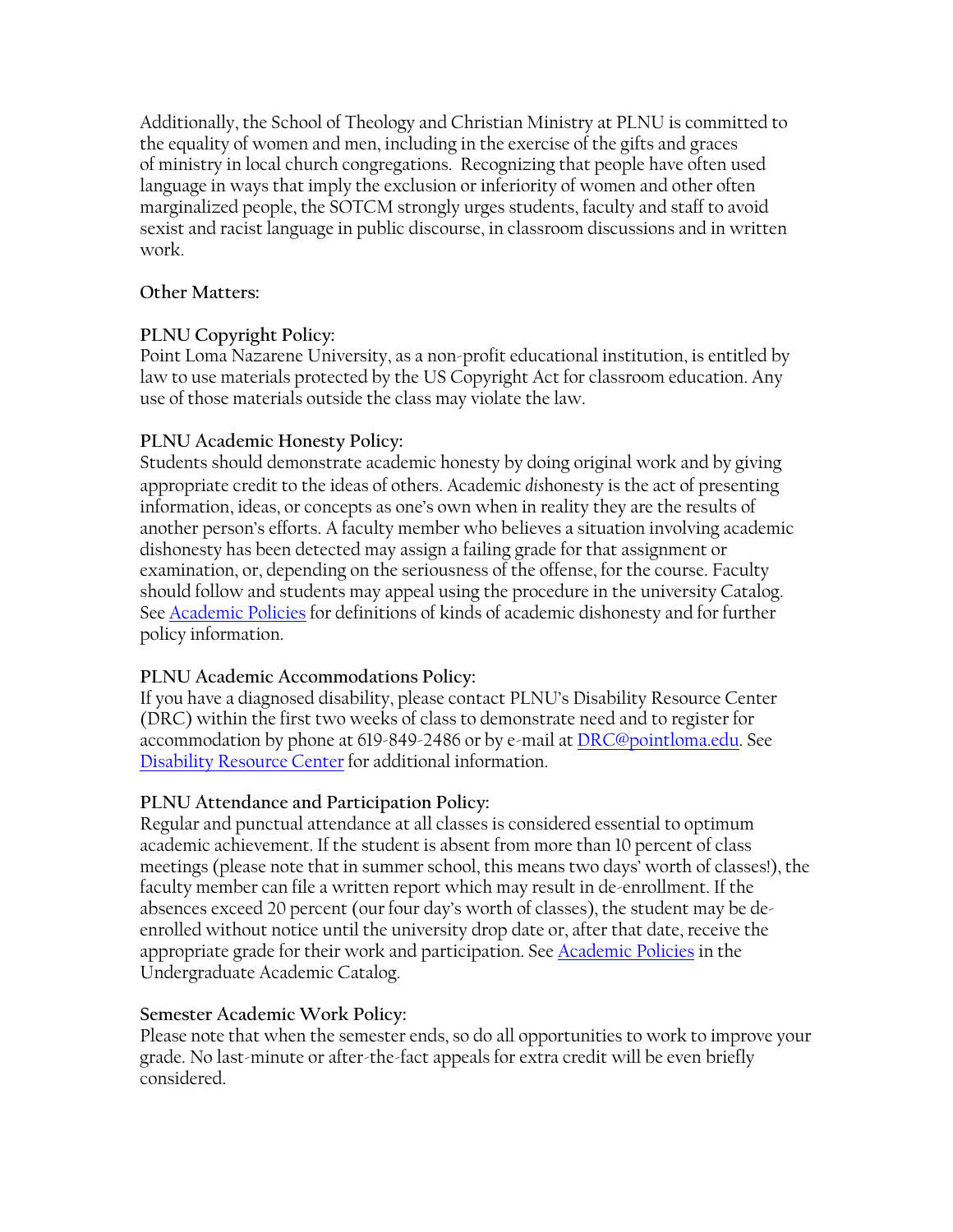All students are expected to meet the standards for this course as set by the instructor. However, students with learning disabilities who may need accommodations should discuss options with the Academic Support Center during the first two weeks of class. The ASC will contact professors with suggested classroom needs and accommodations. Approved documentation must be on file in the ASC prior to the start of the semester.

#### **Course Calendar:**

January 11 – Introduction of the course and of ourselves. 1 Corinthians 8.

12 – M.L. King, Jr., as theologian: "Letter from a Birmingham Jail"

19 – Yong, *Learning Theology* preface (xi-xii), 1-11, 89-98

# (Saturday, Jan 22, response to Heidt, c. 1, due no later than midnight. For 15 points attendance / participation)

24 – Lodahl, *The Story of God*, 13-39

 $26 -$ Yong,  $15-51$ 

(Saturday, Jan 29, spiritual autobiography due no later than midnight.)

31 – Lodahl, 40-48; Yong, 53-64

Feb 2 – Lodahl, 49-73.

# (Saturday, Feb. 5, response to Heidt, c. 2, due no later than midnight.)

7 – Lodahl, 75-98.

9 – Lodahl, 99-124.

# (Saturday, Feb. 12, response to Heidt, c. 3, due no later than midnight)

14 – Lodahl, 125-152.

16 – Lodahl, 153-164 (Please note briefer reading assignment to give a little more time to paper due on Saturday night, below:)

(Saturday, Feb. 19, brief reflection paper on the interrelationship of doctrines of God and humanity in Christian teaching, due no later than midnight.)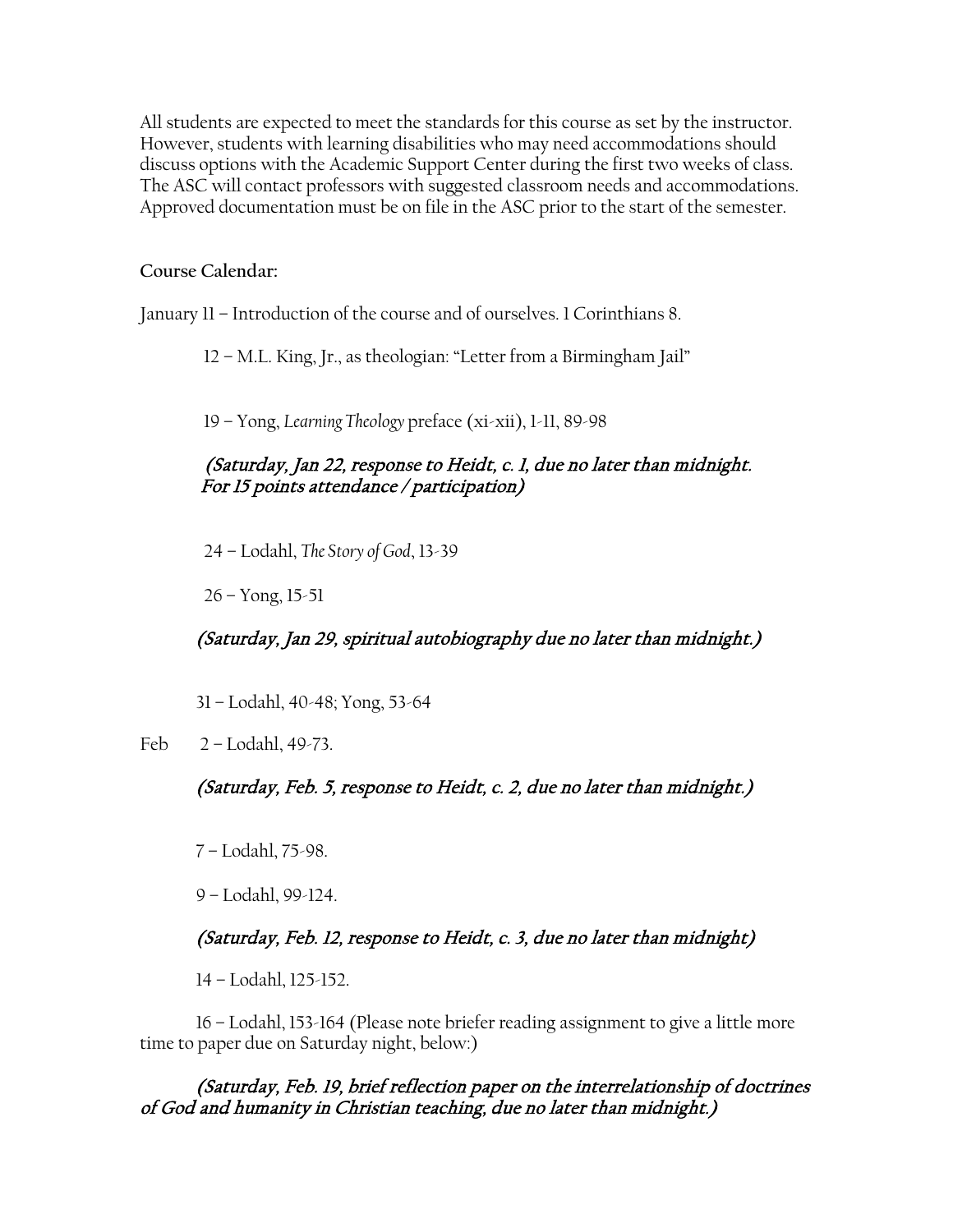21 – Lodahl, 165-190.

23 – Excerpts from "Writers by the Sea" Conference theologians, Nadia Bolz-Weber and Cornel West.

28 – Discussion of "Writers by the Sea" guests, review for midterm.

Mar 2 – Midterm Examination.

# **Spring Break**

 $14 -$ Yong, 67-88

16 – Excerpt from Willie Jennings, *After Whiteness: An Education in Belonging*

21 – Excerpt from Willie Jennings, *The Christian Imagination: Theology and the Origins of Race*

23 – Class session today will be to go hear Willie Jennings, 8:30 – 9:20 a.m., Crill Auditorium, for one of his four Wiley Lecture Series addresses. Attendance for this session is required and will be worth 20 points in attendance / participation. If you choose to write a brief response paper to this presentation, it will be worth up to 15 points extra-credit.

**Speaking of extra credit: For all of the other three lectures that Jennings will present, for every one you attend and for which you write a summary / response / reflection paper of about 2 to 2 ½ pages, your paper will worth up to 25 points extra-credit in attendance / participation category. There is no limit on how many of these you attend and for which you write papers. However, you must actually be present for the event in order to qualify for extra credit. Here are the other scheduled lectures, all in Crill Auditorium:**

**Monday, March 21, 11 – 11:50 Monday, March 21, 1:30 – 2:20 Tuesday, March 22, 9:30 – 10:20** (Wednesday's 8:30 – 9:20 lecture is our class session.)

**28 –** Lodahl, 191-203, Yong 101-109.

30 – Wesley, 13-28 (editors' introduction)

(Saturday, April 2, response to Heidt, cc. 4-5, due no later than midnight, 15 points)